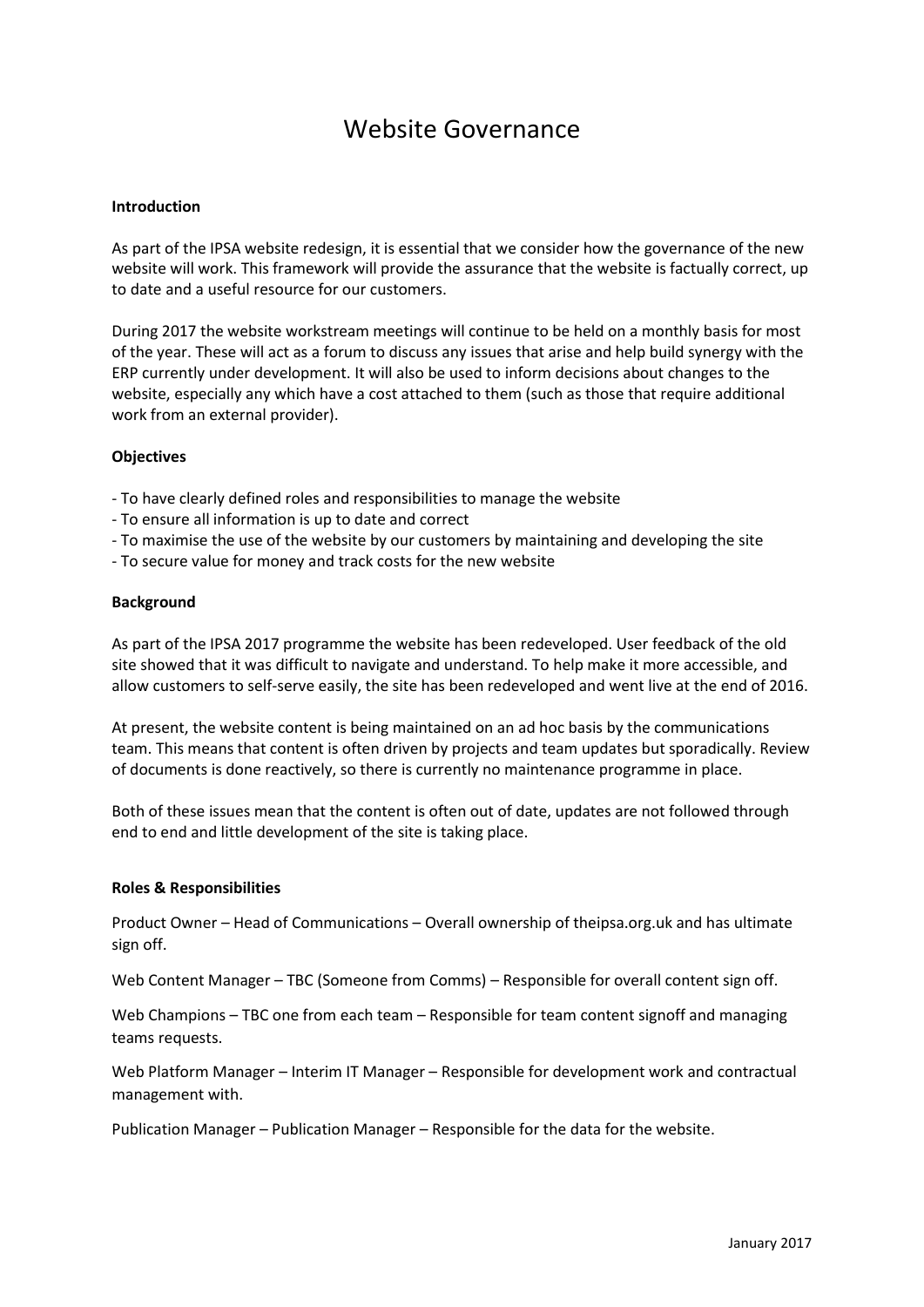# **Process**

Content changes will be managed as per below: